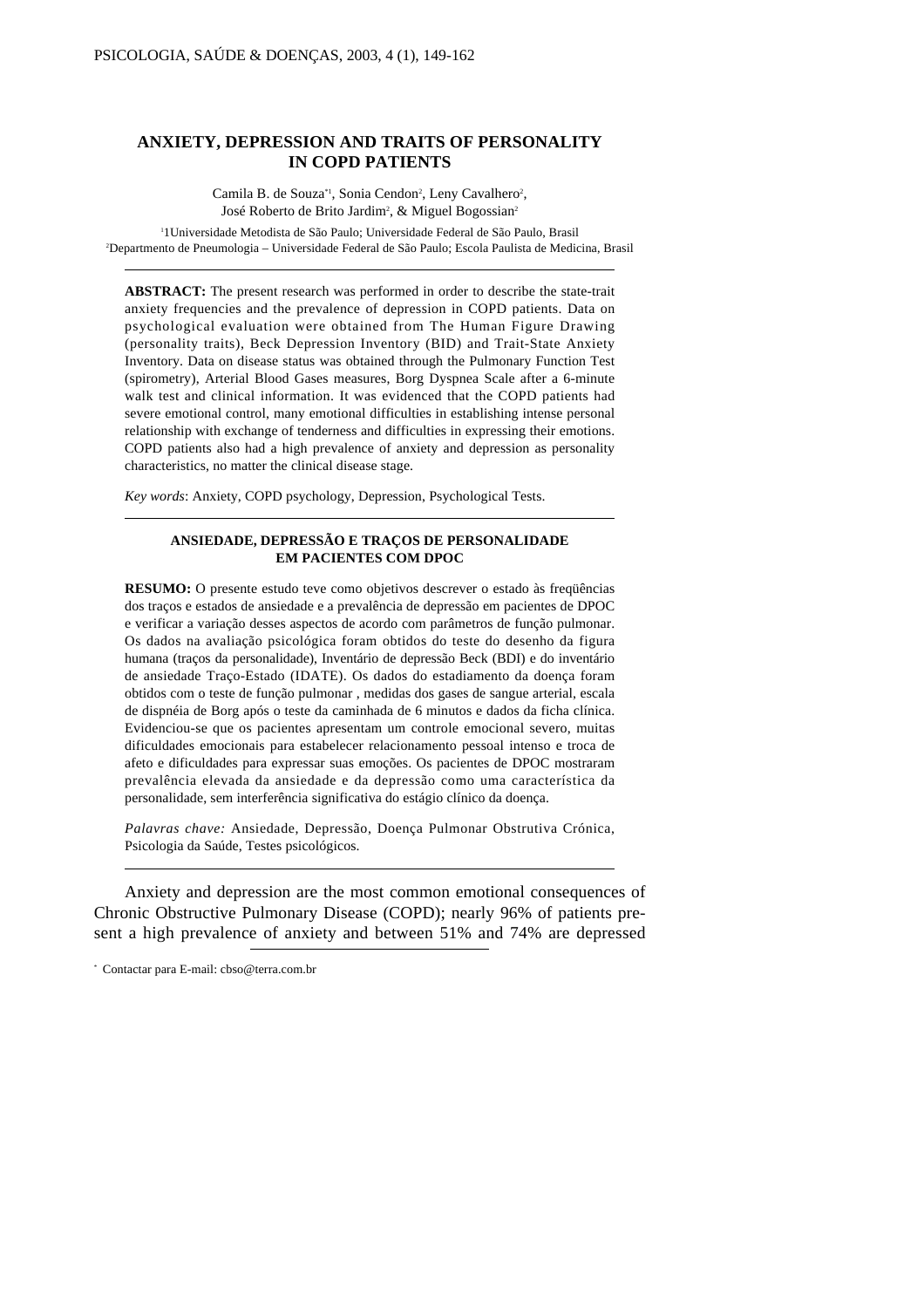(Agle & Baum, 1977; Borak, Chodosowska, Matuszewski, & Zielinski, 1998; Cox, Hendriks, Binkhorst, & Van Herwaarden, 1992; Dudley, Glaser, Jorgenson, & Logan, 1980; Ede, Yzermans, & Brouwer, 1999; Lambert & Lambert, 1987; Wells, Golding, & Burnam, 1989). Investigations of patients with COPD using Beck's Depression Inventory (BDI) reveal greatly raised mean depression scores, which have been attributed to accentuated hypoxemia and old age (Lambert & Lambert, 1989; Mcsweeny, Grant, Heaton, Adams, & Timms, 1982; Okubadejo, Jones, & Wedzicha, 1996; Prigatano, Wright, & Levin, 1984).

According to certain studies there is a strong relation between psychological factors, especially anxiety, reported levels of dyspnea and age level in the advanced stages of COPD. Young patients present greater levels of anxiety and report more dyspnea (Clark & Cochrane, 1970; Dudley, Sitzman, & Rugg, 1985; Mcsweeny et al., 1980; Prigatano et al., 1984). Older patients report fewer emotional problems (depression, rage and frustration) as they present less suffering in coping with the disease. The increased anxiety and loss of self-esteem are also consequences of the reduction in daily living activities; the reduced levels of sexual, social, professional and recreational activities (common in patients with COPD) is particularly felt by younger patients (Brashar, 1983; Gift & Mccrone, 1993; Morgan, 1983; Wientjes & Grossman, 1994).

Apathy and conformity (depression symptoms) may be considered as products of the incapacity of COPD patients in expressing emotions and their peculiar way in which they seem to live emotionally "bottled up", bound up in defensive mechanisms, denying and repressing their feelings, and living in intense and insurmountable emotional isolation. It may thus be suggested that personality traits, especially the rigid emotional control, are directly involved in chronic diseases and in a more accentuated manner in COPD (Mcsweeny et al., 1982; Pfeffer, 1978).

A mosaic of emotional and personality disturbances must be added to the clinical aspects of pulmonary diseases, and familiarity with these aspects are essential to the success of rehabilitation (Cassileth et al., 1984; Gift, Plaut, & Jacox, 1986; Lahdensuo et al., 1989; Pfeffer, 1978; Willians, 1989a,b).

According to Bauer and Duijsens (1998) disease severity and illness behavior have been associated with trait anxiety, and can predict illness behavior. The personality study of these patients can provide information for health care professionals in helping COPD patients improve their coping skills, as well as to, design more effective rehabilitation programs.

This descriptive study examined a series of cases from a sample of the Brazilian population of COPD patients assessed at a university pulmonary rehabilitation center. Its objectives were as follows: to determine the sample personality characteristics; to describe the frequency of anxiety traits and their states; to describe the occurrence of depressive states; and to verify whether the occurrence of anxiety and depression can be affected by socio-cultural or occupational variables and clinical parameters of the disease (arterial blood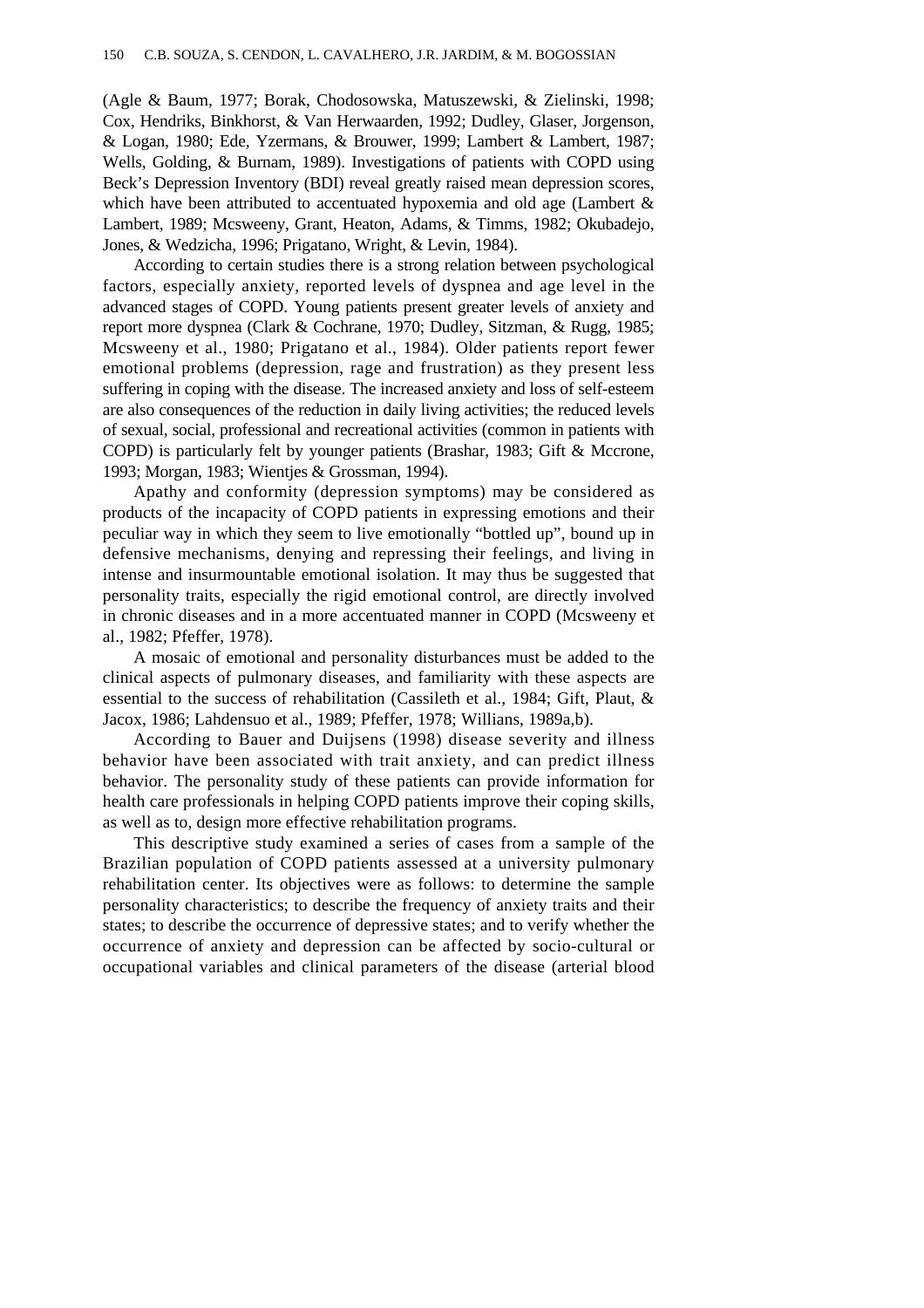gases, spirometry, staging of the disease), or moreover to the individual perception of the symptoms or to tobacco dependence.

## METHOD

# Participants

In this study, 30 male patients were referred to the Pulmonary Rehabilitation Center from our university. All patients presented a clinical and functional condition compatible with COPD, according to criteria proposed by the American Thoracic Society (ATS). Female patients were excluded since the vast majority (90%) of patients are male. Illiterate patients were excluded, as psychological evaluation materials are recommended to be self-applied so as to eliminate examiner bias. Patients with a previous history of psychiatric disturbances were also excluded. Thus, 30 patients were selected from the 75 patients registered in the pulmonary rehabilitation program.

### **Material**

The study consisted in the evaluation of results obtained from the following: spirometry using the Med. Graphics MGC-CPX diagnostic system; arterial blood gases obtained from the Copenhagen Radiometer model ABL 330 analyzer; Borg's dyspnea evaluation scale after the 6 minute walking test (Borg, 1982), Beck's depression inventory (BDI) (Beck & Beamesderfer, 1974); anxiety trait and state inventory (ATSI – Biaggio & Natalicio, 1979); the drawing of a human figure (graphic projective test) to study personality aspects (Corman, 1979; Hammer, 1978; Nelson & Gidycz, 1993) and the patient's clinical data (disease's stage, marital status, professional activity, educational level; diagnosis time, and tobacco consumption Borg's dyspnea evaluation Scale is an instrument with 12 items of self related symptoms that identify dyspnea.

Statistical analyses were performed (SPSS 9.0) so as to study the association between the different variables. The rejection level of the null hypothesis was set at  $p \le 0.05$ . The drawing of human figure was analyzed according to Van Kolck (1984).

According to Van Kolck, while drawing, patients project their body image, aspirations, preferences, habits and attitudes on the sheet of paper. Although the human figure drawing is not considered an objective method, it has been widely used, specially in countries where there are problems with the translation and validation of other personality assessment instruments, as well as dealing with subjects with low educational levels. The patients are asked to draw a human figure, without specifying the gender of the person to be drawn. The figures were analyzed according to general aspects such as body segments, position and location on the sheet of paper.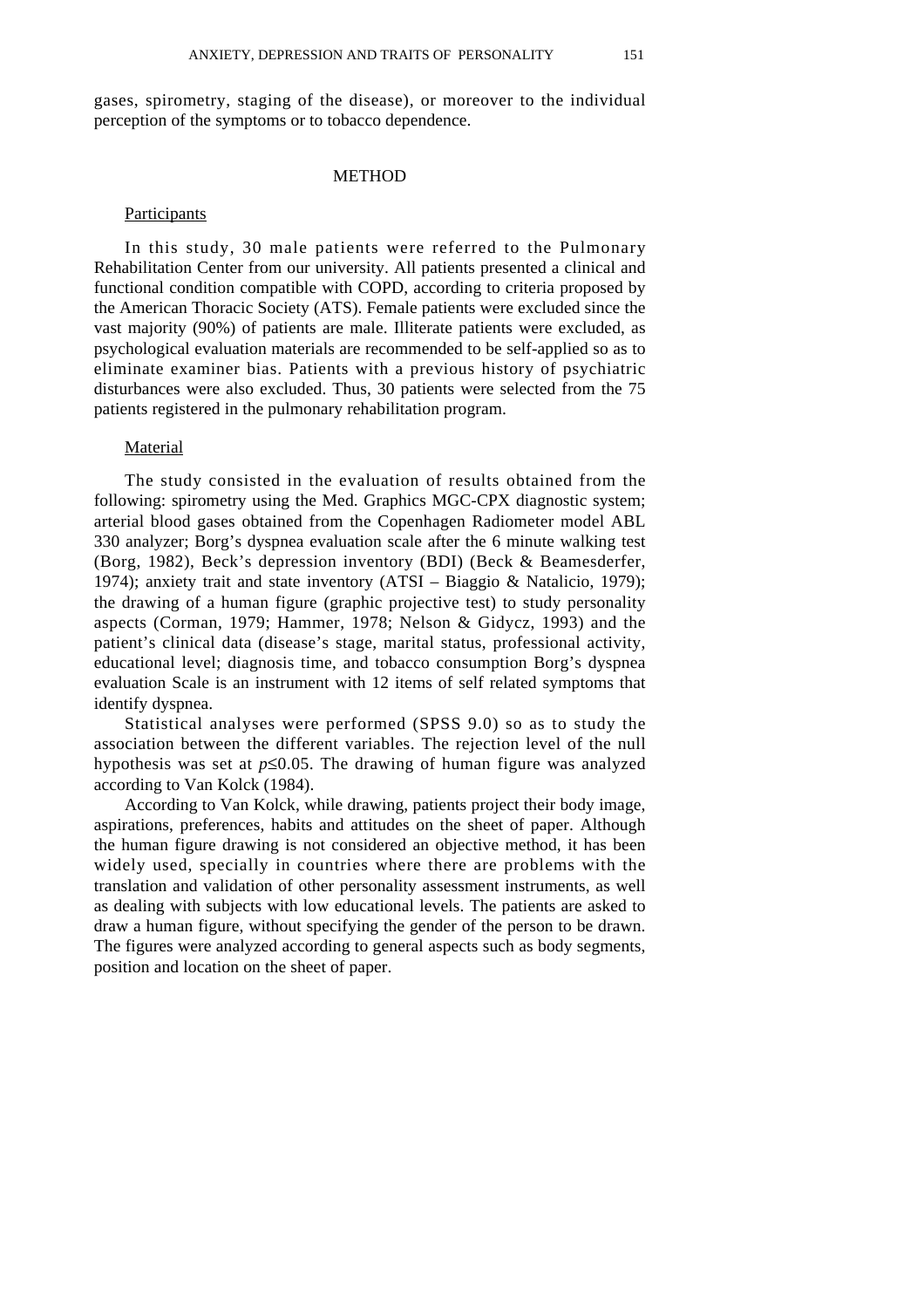After analyzing the 30 patients' drawings, the most commonly observed characteristics were selected and the results expressed as percentage of occurrence. This served as a basis in defining the profile of COPD patients.

## RESULTS

Patients mean age was 65.5 years (range 41 to 84). A threshold of 65 years was set for the division of patients into elderly and non-elderly groups, following the guidelines established by WHO for developing countries like Brazil (Andreolli et al., 1994; Kalache, Veras, & Ramos, 1987; Ramos, Veras, & Kalache, 1987; Silberman et al., 1995; Veras, Coutinho, & Ney, 1990; Veras et al., 1987). Thus, 11 (36.7%) of the patients were included in the up to 64-year-old age group and 19 (63.3%) in the greater or equal to 65-year-old age group.

Regarding professional activity, 16 patients (53.3%) declared that they were professionally active and 14 (46.7%) were inactive. The sample's education level was as follows: 14 patients (46.7%) with Brazilian primary education completed (up to 8 years education); 7 (23.3%) with Brazilian secondary education completed (up to 12 years – education); and 9 (30.0%) with university education. Regarding marital status: 27 patients (90.0%) were married, 2 were widowers (6.7%) and 1 was divorced (3.3%).

Data relating to sexual activity showed that 20 (66.7%) continued to be sexually active and 10 (33.3%) abstained from sexual life.

At the time of data collection, the mean duration of clinical illness was 8.5  $\pm$ 7.1 years – the beginning of the disease was taken to be the moment when the patient first identified one symptom (breathlessness, cough, tiredness or other symptom considered important by the patient).

Mean tobacco consumption was 56.4 pack years (range 5 to 152), with one patient having smoked homemade straw cigarettes for 30 years.

All patients were former smokers, with the mean time since quitting smoking  $10.0 \pm 9.1$  years (range 1 to 30). The use of corticosteroids was equally distributed (50%).

The spirometry showed a mean forced expiratory volume in the first second  $(FEV_1)$  of 43% of the predicted and the distribution of patients by stage showed a greater number of patients with moderated and severe DPOC (stage II 33.3% and stage III 36.7%).

Regarding dyspnea perception patients presented a mean Borg scale value of  $5.4 \pm 2.9$  after the 6-minute walking test what may be considered as accentuated dyspnea.

The pH values were normal  $(M=7.40)$ , the mean partial pressure of oxygen in arterial blood (PaO<sub>2</sub>) was lower than expected for the age  $(67.6$  $\pm 13.8$ mmHg) and the levels of PaCO<sub>2</sub> were shown not to be far from the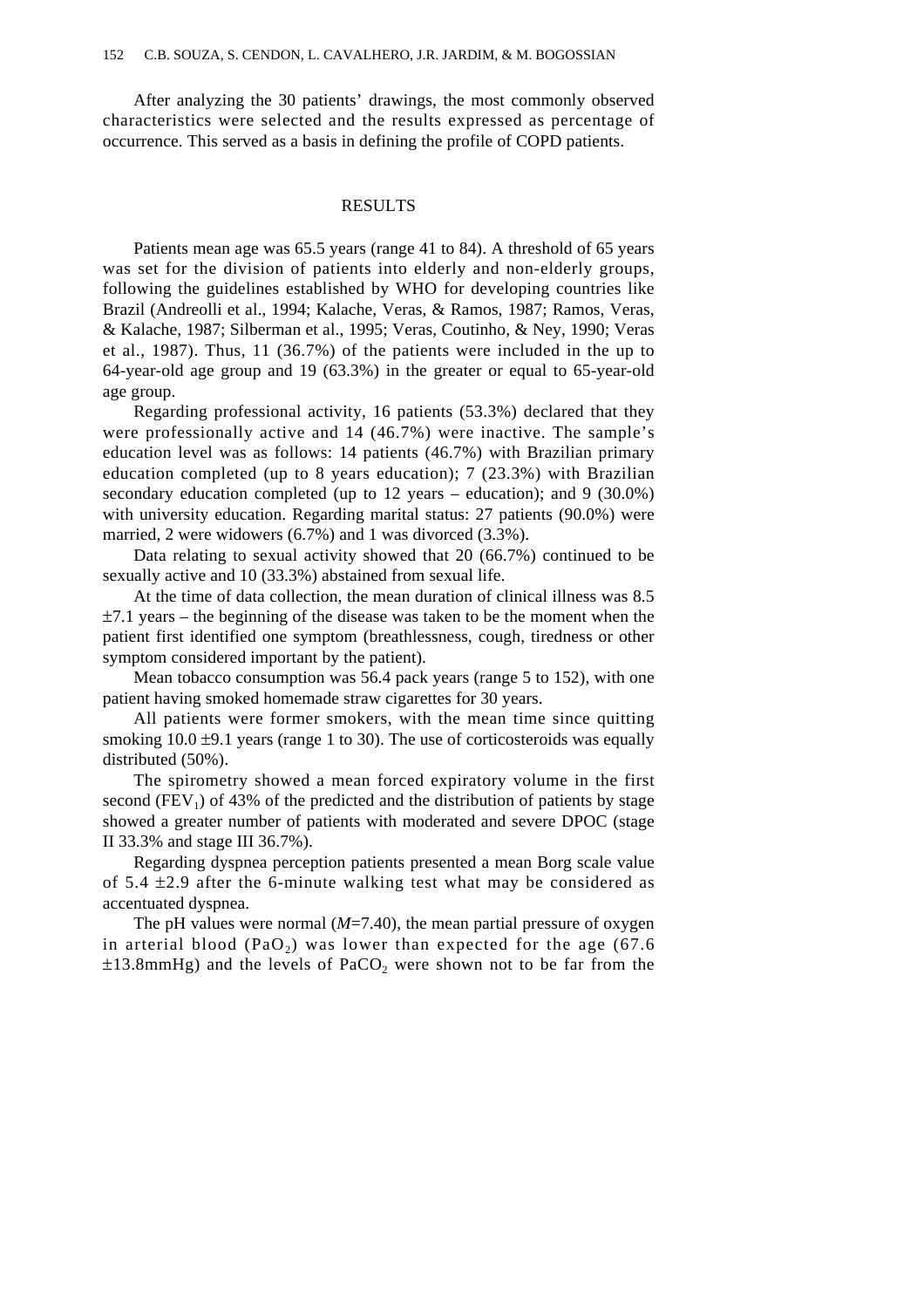normal values (mean of 41.6  $\pm$ 9.3 mm Hg) with only 20% of them presenting PaCO<sub>2</sub> greater than 45mmHg.

Five patients (16.7%) presented levels of oxygen arterial hemoglobin saturation at rest  $(SaO<sub>2</sub>)$  less than the limit of 88%.

The evaluation of anxiety, subdivided into anxiety trait (A-trait) and anxiety state (A-state) pointed to greatly raised levels of anxiety trait (66.7% high; 13.3% moderated)

Beck's Depression Inventory results showed that patients in the sample studied presented raised levels of depression (83.3%).

No statistical differences were found among all physiological, disease staging, depression and anxiety besides for depression and A-trait (Table 1, Table 2).

Table 1

*Anxiety Trait, Physiological parameters and Depression in COPD patients – ANOVA*

|                      | Low       |             | Moderated   |             | High  |                    |      |                  |
|----------------------|-----------|-------------|-------------|-------------|-------|--------------------|------|------------------|
|                      | $M=14.00$ | $SD = 8.97$ | $M = 37.60$ | $SD = 5.81$ |       | $M=73.70$ SD=13.31 |      |                  |
| <b>Anxiety Trait</b> | M         | SD          | M           | SD          | M     | SD                 | F    | $\boldsymbol{p}$ |
| AGE                  | 56.60     | 28.50       | 68.0        | 6.59        | 64.10 | 11.57              | .54  | .58              |
| FVC(L)               | 2.96      | .36         | 2.98        | .78         | 2.38  | .91                | 1.69 | .20              |
| FVC%                 | 91.72     | 15.89       | 79.5        | 22.26       | 76.44 | 29.68              | .64  | .53              |
| $FEV_1(L)$           | 1.16      | .25         | .99         | .16         | 1.11  | .56                | .16  | .84              |
| $FEV_1(\%)$          | 45.72     | 12.09       | 33.64       | 6.76        | 45.02 | 21.63              | .77  | .47              |
| FEV <sub>1</sub> FVC | 39.06     | 5.22        | 36.24       | 8.93        | 46.41 | 10.20              | 2.98 | .06              |
| PH                   | 7.39      | .05         | 7.41        | .04         | 7.40  | .04                | .49  | .61              |
| PaO <sub>2</sub>     | 73.86     | 11.36       | 62.76       | 15.84       | 67.20 | 13.93              | .82  | .45              |
| PaCO <sub>2</sub>    | 38.02     | 4.07        | 43.10       | 6.70        | 42.11 | 10.74              | .44  | .64              |
| SaO <sub>2</sub>     | 94.46     | 1.45        | 88.86       | 10.88       | 91.03 | 6.86               | .79  | .46              |
| <b>BDI</b>           | 6.00      | 4.18        | 19.6        | 5.81        | 20.55 | 7.43               | 8.83 | .001             |

*Note.* FVC(L); FVC(%); FEV/FVC; FEV<sub>1</sub>(L)FEV<sub>1</sub>(%): Spirometric Parameters; pH; PaO<sub>2</sub>; PaCO<sub>2</sub>; SaO<sub>2</sub>: arterial blood gases measures; BDI: Beck Depression Inventory.

Table 2 *Beck Depression Inventory and Physiological Parameters – ANOVA*

|                      |           | None/Low    | Moderated/High |             |      |                  |
|----------------------|-----------|-------------|----------------|-------------|------|------------------|
|                      | $M = 4.6$ | $SD = 2.30$ | $M = 20.64$    | $SD = 6.73$ |      |                  |
| Depression           | M         | SD          | M              | SD          | F    | $\boldsymbol{p}$ |
| AGE                  | 65.4      | 5.03        | 65.48          | 10.78       | .13  | .94              |
| FVC(L)               | 2.92      | .42         | 2.50           | .91         | 2.26 | .10              |
| FVC%                 | 89.70     | 14.28       | 77.46          | 28.28       | .90  | .45              |
| $FEV_1(L)$           | 1.14      | .24         | 1.09           | .51         | .40  | .75              |
| $FEV_1(\%)$          | 43.92     | 9.69        | 43.10          | 20.54       | .11  | .94              |
| FEV <sub>1</sub> FVC | 39.10     | 6.42        | 44.37          | 10.52       | .86  | .47              |
| PH                   | 7.37      | .04         | 7.41           | .04         | 1.15 | .34              |
| PaO <sub>2</sub>     | 76.16     | 9.96        | 65.85          | 13.97       | .83  | .48              |
| PaCO <sub>2</sub>    | 40.34     | 6.43        | 41.84          | 9.88        | .24  | .86              |
| SaO <sub>2</sub>     | 94.48     | 1.44        | 90.59          | 7.60        | .61  | .61              |

*Note.* FVC(L); FVC(%); FEV/FVC; FEV<sub>1</sub>(L)FEV<sub>1</sub>(%): Spirometric Parameters; pH; PaO<sub>2</sub>; PaCO<sub>2</sub>; SaO<sub>2</sub>: arterial blood gases measures; BDI: Beck Depression Inventory.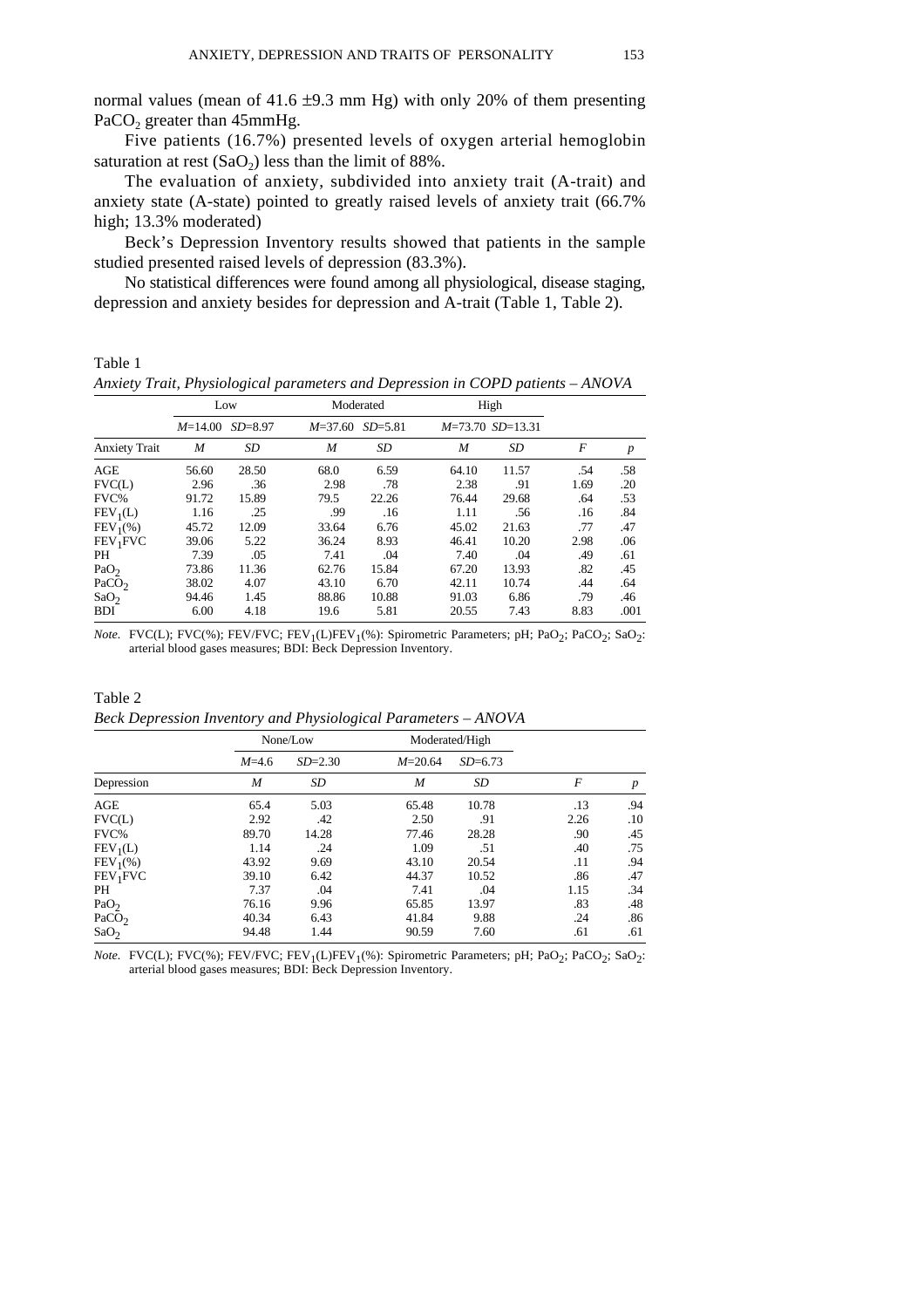The most common features found in the drawings of the male human figure can be seen in Table 3.

Table 3

| Incomplete figure                                 | Vertical position               |  |  |  |
|---------------------------------------------------|---------------------------------|--|--|--|
| Location in the upper left quadrant               | Standing figure                 |  |  |  |
| Figure without movement                           | Profile                         |  |  |  |
| Absence of ground line                            | Absence of transparency         |  |  |  |
| Head size between $\frac{1}{4}$ and $\frac{1}{2}$ | Short hair                      |  |  |  |
| Omission of facial details                        | Small eyes, in outline.         |  |  |  |
| Big nose                                          | Big mouth                       |  |  |  |
| Without beard or mustache                         | Big ears                        |  |  |  |
| Long and thick neck                               | Omission or distortion of trunk |  |  |  |
| Short and thin arms                               | Omission of hands               |  |  |  |
| Omission of legs                                  | Omission of feet                |  |  |  |
| Omission of clothes                               |                                 |  |  |  |

*Common features in the human figure drawing in COPD patients*

From the analysis and interpretation of the personality's common traits of COPD patients it may be stated that:

- The patients portrayed and identified themselves in line with their own gender, which guarantees that the drawings express not only what they think of themselves but also how they see themselves;
- They presented feelings of intense inadequacy, lack of confidence and inferiority which impair their interpersonal contact;
- Their interpersonal relationships were also impaired by their excessive impulse control and expressions of feelings, as well as by the display of feelings of rejection in regards to those around them, mixed with a strong need for affirmation in the sexual sphere;
- There was a certain tendency to underestimate physical features, i.e. a clear division between body and feeling. As a result, they did not present themselves as integrated people within themselves or within the environment;
- They presented a strong resistance to the acceptance of orders or recommendations, thus indicating the predominance of a certain individualistic character;
- They displayed a predominance of rational functioning, to the detriment of affective display, accompanied by depressive tendencies and feelings of insecurity;
- The respiratory difficulty was clearly displayed in the accentuation of the organs involved in respiration, demonstrating the accuracy of the projection tests in the psychosomatic clinic. One of the 30 drawings is reproduced in Figure 1.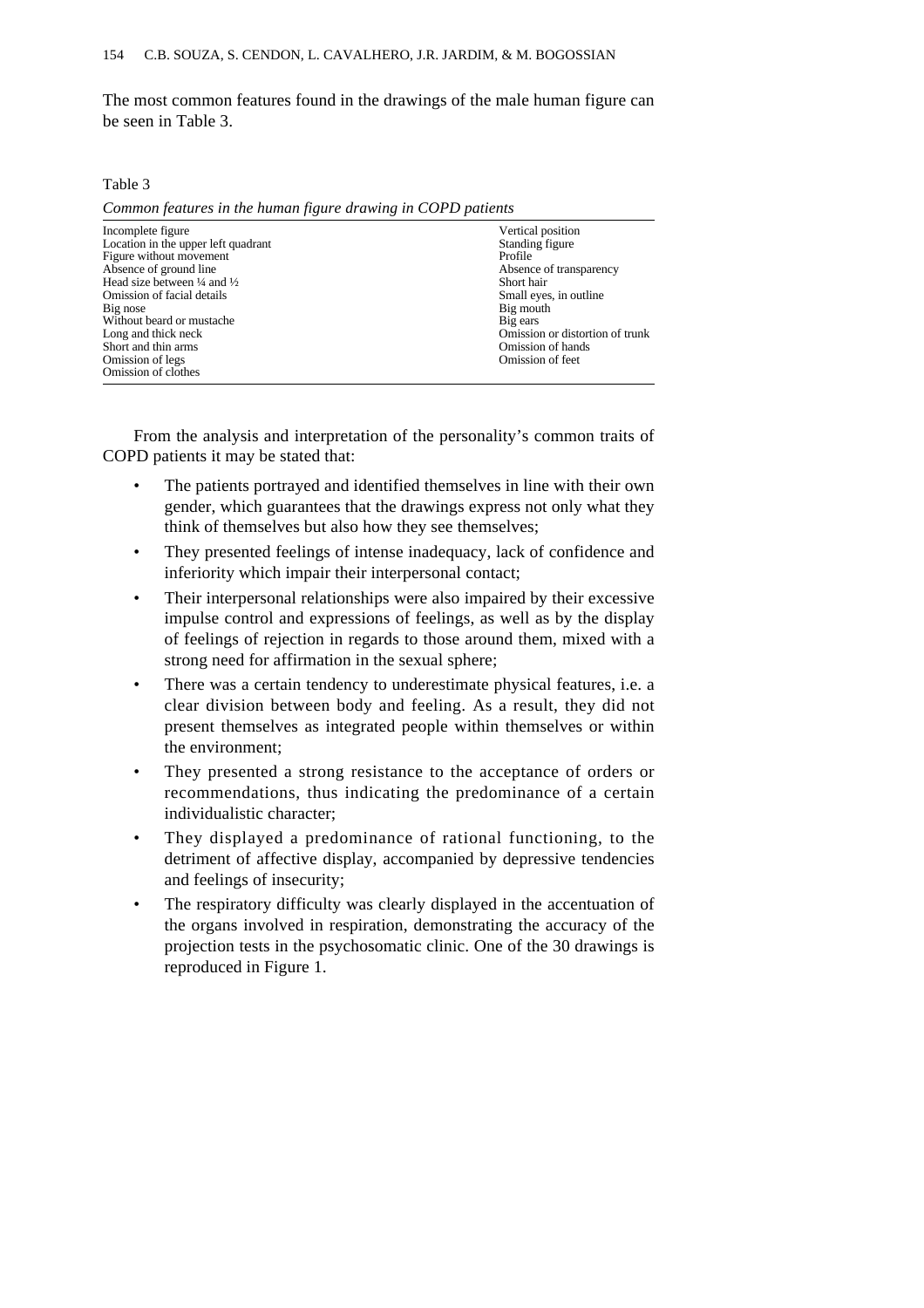



### **DISCUSSION**

The main objective of our study was to clarify the psychological dimension of patients suffering from chronic obstructive pulmonary disease, rather than to build up a profile of the pulmonary patient, as there is no single pathway towards illness. Each person reacts in an individual manner, corresponding to his personality and to his life history.

The study of personality allowed us to verify that, similar to their pulmonary function impairment, the patients presented difficulties in sharing, establishing relationships and expressing their feelings. Similarly, we may consider that they suffer from an "affective obstruction".

The normal processes of inhalation and exhalation not only determinate the physiological movements of intake and elimination of oxygen and carbon dioxide, respectively but, likewise, the affective processes in interpersonal relationships and the representation of desires. This is exactly what appears to happen in COPD patients. Their interpersonal relationships display the same "obstructive" pattern as their respiratory difficulty. They are incapable of exchanging affection; they hold back their emotions and feel resentful about contacting others. They are also incapable of giving and receiving, an attitude, which is fundamental towards establishing productive and healthy relationships.

These facts are in accordance with studies, which confirm that social isolation and "emotional stunting" are expressive traits of the personalities of patients with COPD (Greenberg, Ryan, & Boulier 1985; Pedinelli et al., 1987; Prigatano et al., 1984; Rutter, 1977).

The need for affirmation in the sexual function and the resistance in accepting orders demonstrates a certain authoritarian character, probably sustained by feelings of insecurity and inferiority.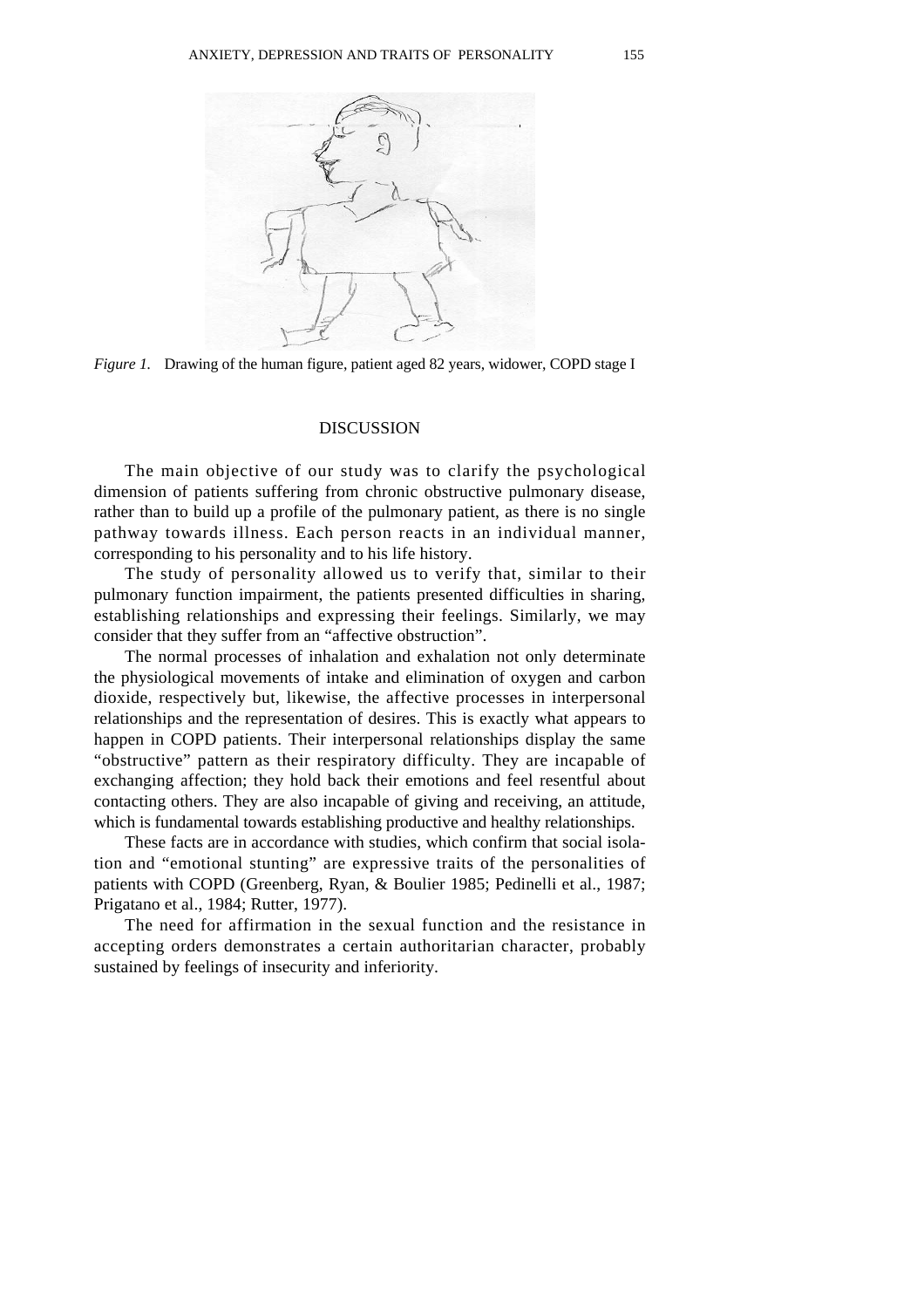The interpersonal relationships are not only impoverished in quantity but also in quality. The relational tendency amongst the patients examined was towards superficiality, caution and distancing.

Although the majority of patients described themselves as sexually active, they demonstrated having difficulties in this area due specifically to intrapsychic conflicts and conjugal relationships which did not appear to depend on the stage of the disease.

Their perception of the world and the people who surround them is vague, with a certain tendency towards manipulation and control, as a defense against their own impulses and feelings.

They have a trend to shun reality, viewing the world "in profile", and perhaps this explains their insistence in maintaining behaviors that are harmful to themselves. Few admit to their sick or deficient health condition.

Projective drawings indicate symptoms of organic origin, corresponding to the fundamental difficulties of the individuals (Knoplich, Tosi, Pelegrini, & Ramadan, 1988; Neder, 1993).

Our results confirm the above, as the areas of conflict are predominantly located (either by emphasis or by omission) in the organs which symbolize their deficiency, the thorax and airways (see example of drawing).

The observed high levels of anxiety (80%) and depression disturbances  $(83,3\%)$  associations  $(p<0.004)$  reaffirms the fact that "pure" emotional manifestations of anxiety and depression are very unusual and they manifest themselves as concomitant symptoms. Our findings agree with previous studies base on the same evaluation instruments (Agle & Baun, 1977; Borak, Sliwinski, Tobiasz, Górecka, & Zielinski, 1996; Lahdensuo et al., 1989; Wells et al., 1989) or other tools for assessing anxiety and depression (Dekhuijzen, Beek, Folgering, & Van Herwaarden, 1990; Engström et al., 1995; Okubadejo et al., 1996).

The sample rates of anxiety and depression are very high when compared to the prevalence of anxiety and depression in the population of Brazil of the same age group. In the normal elderly population, depression occurs for the first time in 10% of population over 60 years old, reaching up to 40% in cases where physical illness is associated (Almeida, Lafer, & Miguel Filho, 1990). The prevalence of psychiatric disturbances amongst patients admitted in general wards, with an average age of 47.5 years, is 27% for anxiety and 33% for depression (Botega, Bio, Zomignani, Garcia Jr., & Pereira, 1995). The average of depression prevalence rate for the elderly Brazilian population is from 23% to 30% approximately (Veras & Coutinho, 1991).

From our results and the aforementioned studies it may be concluded that COPD patients show a much greater depression prevalence than either the healthy population or those suffering from other illnesses, other than COPD.

Generally, high prevalence of depressive states is found to be associated with a wide variety of factors. Amongst the population at large, aging leads to a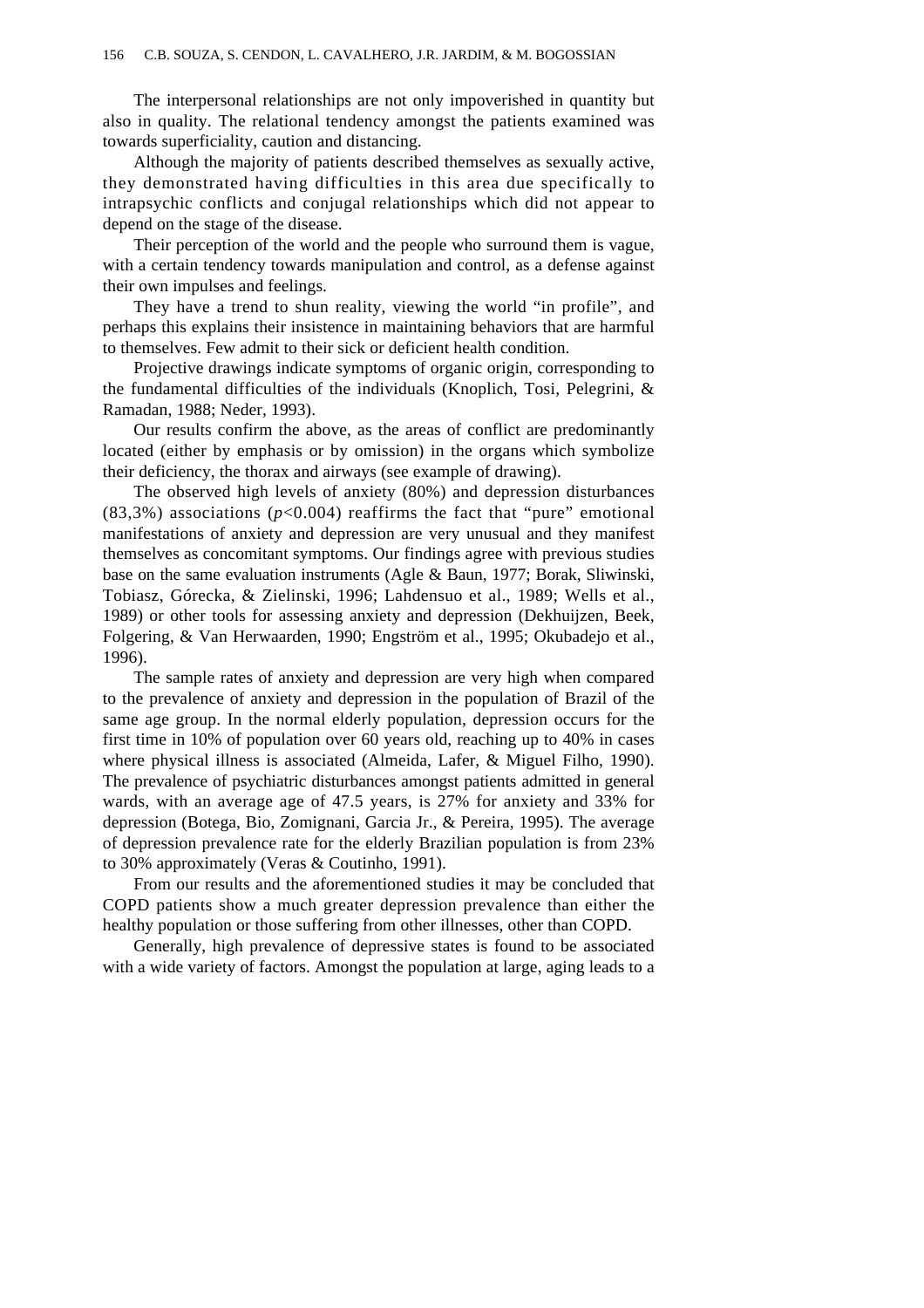slowing down of the individual's physical and psychological processes. The reduction in sexual activity, lack of occupation, and especially the altered notions of time and space are considered by some authors to be factors, which favor an increase in depression .

According to our results, no association that would lead towards any of these hypotheses was found.

In COPD patients besides the above mentioned factors, increasing depression rates are also frequently associated to the degree of pulmonary function impairment, to low rates of PaO<sub>2</sub> or even to an increase in PaCO<sub>2</sub> (Clark & Cochrane, 1970; Dudley et al., 1980; Prigatano et al., 1984). In our study, we did not find any correlation between the prevalence of depression and any other factor, with the exception for the positive correlation with anxiety traits, as stated before.

Depression in COPD is usually described as a reactive depression which is a way of reacting to a set of stressing factors, especially the loss of family and social roles. The incapacity to carry out daily living activities makes the patient very dependent, even with regards to personal hygiene and, in this case, the depression would be the emotional consequence of this incapacity.

Depression in COPD patients may also be temporary, a result of diagnosis or side effects to medication (Ede et al., 1999).

The reactive depression may precede or be triggered by a variety of life events and its intensity and duration depend on the value which the individual places on the event. It ought to be transitory and occasional but should it last for long periods, it may be indicative of a condition of clinical depression.

It is not uncommon for a patient who suffers from a serious or limiting organic disease to develop a reactive depression and the greater the physical compromise and duration, the worse the reactive depression. Nonetheless, we did not find any association between depression prevalence and the length of time of symptoms related to pulmonary function impairment or perceived dyspnea, in this sample.

Regarding smoking duration and quantity (pack-years), our results showed that there is no correlation between these variables and the results of high prevalence of anxiety and depression. Some have shown that smokers present depression in higher frequency than non-smokers. However, this fact seems to be more related to factors linked to the individual's personality than to smoking itself. On the other hand, patients with a past history of depression have greater difficulty in quitting smoking and it is known that depression maybe a contributing factor for the onset of smoking. Besides, the risk of depression amongst smokers is twice as great as non-smokers (Payne et al., 1991; Timmereck & Randolph, 1993; Thornton, Lee, & Fry, 1994; Parrot, 1995; Rowe, Fleming, Barry, Manwell, & Kropp, 1995).

Reactive depression in those who have quit smoking (all our patient were ex- smokers), is related to nicotine deprivation, which is transitory and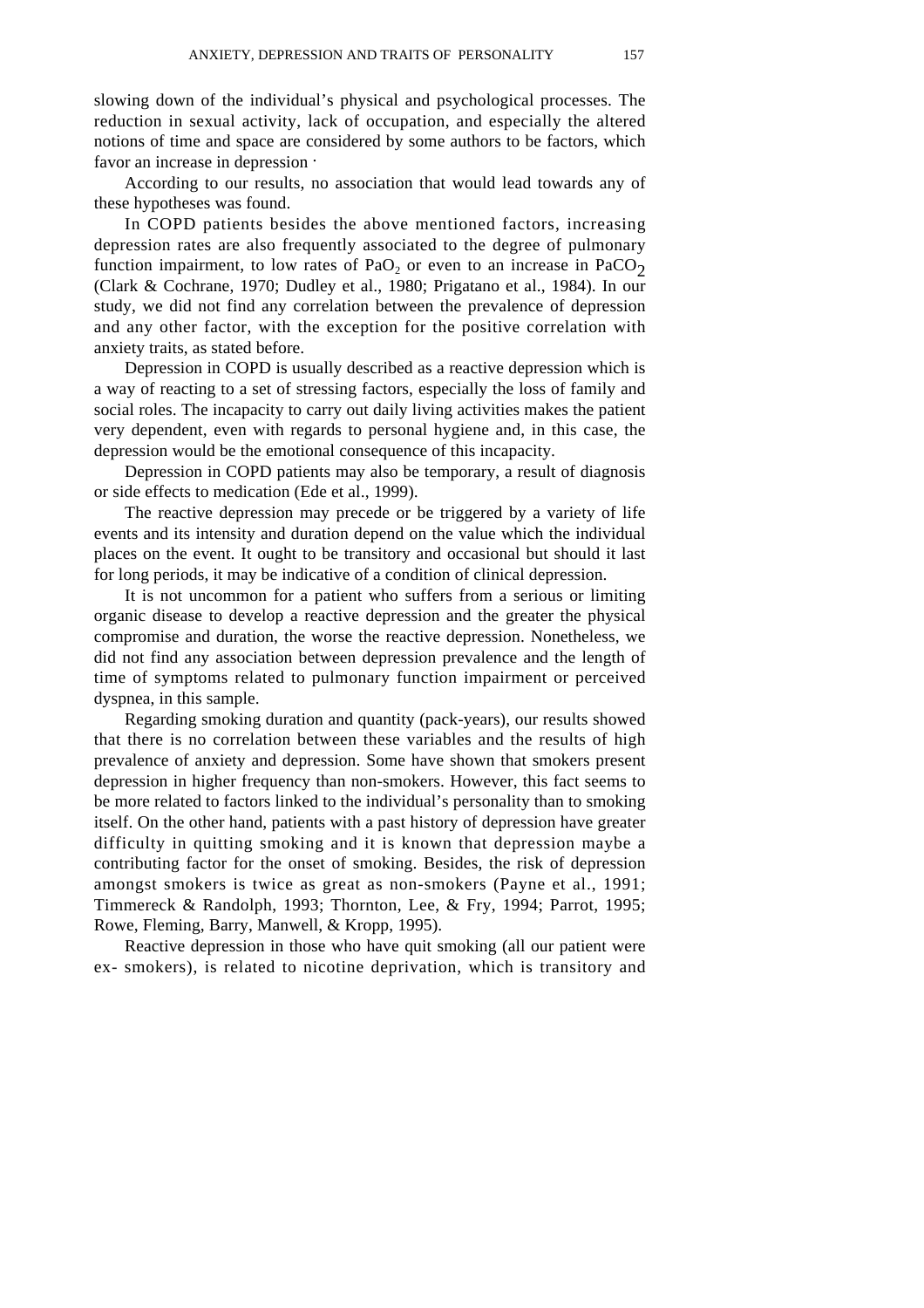disappears as soon as the period of abstinence ends (Acri & Grunberg, 1992). The high number of COPD patients with high scores in BDI as in this study seems to be demonstrating that the depression manifested in patients with COPD is not only reactive. It is very possible that these patients should be included amongst the cases of clinical depression, as the mean length of time since quitting smoking (7.5 years) is much greater than the period of abstinence. This possibility is reinforced by findings that indicate a depressive personality with serious difficulties in expressing emotions.

The emotional changes and the high prevalence of affective disturbances in patients with COPD are, for some authors, explained by corticosteroid therapy that may induce neurovegetative and psychiatric disorders as well as collateral effects (Ismail & Wessely, 1995; Patten, Williams, & Love, 1995a,b). However, Gift, Wood, and Cahil (1989) point to an association between depressive symptoms and the use of corticosteroids. Others report depression appearance as an adverse effect to the exposure to corticosteroids in only 0.3%, considering that this issue should be taken up in future investigations (Ismail  $\&$  Wessely, 1995; Patten et al., 1995a,b). In this sense our results are in close agreement, as we did observe a significant association between the high prevalence of anxiety and depression and the use of corticosteroids. Hence, we suggest that a more specific study be undertaken so as to further research this issue.

In this sense, the expression of this difficulty is not only the high prevalence of depression but also the anxiety as well.

In this study we found that 80% of the patients had personality characteristics loaded with anxiety traits.

The anxiety is a manifestation of conflicts between subconscious impulses and repressive norms, i.e. conflicts between the imaginary world and real experience, between the desire to be something and the reality that impedes this realization. Resulting from confusion and lack of direction in the achievement of objectives, anxiety may occur at a greater or lesser intensity, driven by achievement or immobilization. This is a basic reaction, natural to human beings when facing danger or the unknown.

Such being the case we may consider that, up to a certain point, anxiety is normal and inevitable. However, high levels of anxiety must be considered as manifestations of a neurotic personality, the sign of a conflict that needs to be resolved. Anxiety disturbances or neuroses may be present in a variety of life circumstances: stressing situations caused by illness, use of drugs, or during a course of medication.

Moore and Zebb (1999) found high prevalence of panic in COPD patients (high levels of anxiety, depression, and agoraphobic cognitions), and this panic symptom may reflect the increased pulmonary symptoms.

The high prevalence of anxiety found in the present study may be evaluated for all these aspects. It resulted from the stress of the physical incapacities imposed by the lack of pulmonary capability, increased by the fear, not always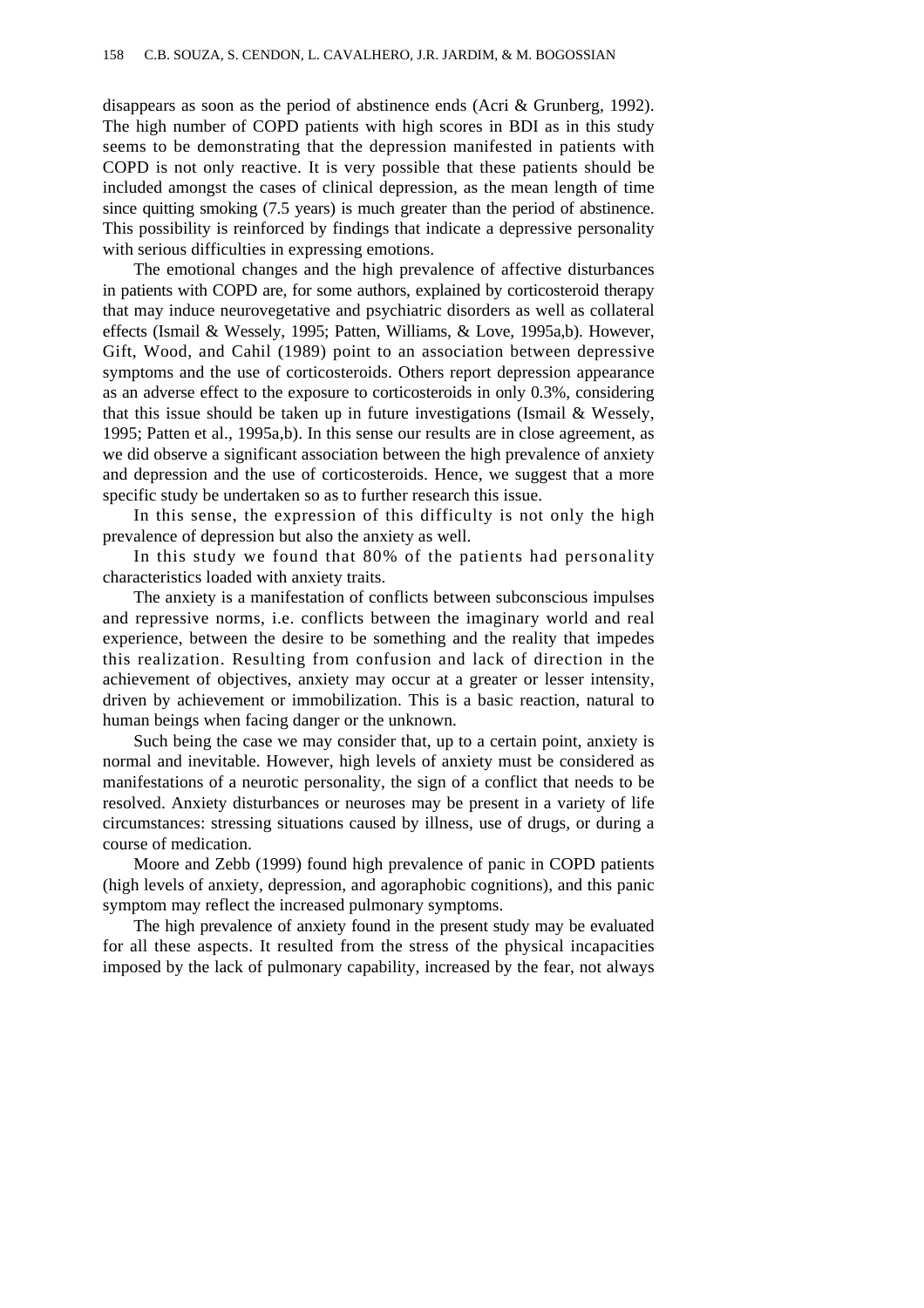real, of dyspnea or death by asphyxia and, as described above, it was also an expression of life conflicts.

High levels of anxiety are also found in patients with greater hippocapnia (Kisman et al., 1983; Okubadejo et al., 1996). However, we did not find any statistically significant correlation between the levels of anxiety and the pulmonary function parameters, arterial blood gases or even in the perception of dyspnea, although the patients studied had presented levels of  $PaO<sub>2</sub>$  below normal.

It has been shown that smokers are much more anxious than non-smokers. The anxiety, itself, or the intention to reduce it, may be the triggering factor for starting smoking (Acri & Grunberg, 1992; Parrot, 1995; Thorton et al., 1994). However, these reports also indicate that quitting smoking does not reduce anxiety, but on the contrary, nicotine abstinence is a condition of stress, which may lead to an increase in anxiety for a period of 3 to 6 months (Hughes, 1993; Parrot, 1995). Our results indicate that the anxiety manifested by the participants (all former smokers) was no longer related to the lack of nicotine, since the average period since quitting smoking was greater than 6 months, and no statistically significant correlation was found between these two variables.

In fact, this situation appears to occur before onset of illness, as the same results are described in the evaluation of smokers and former smokers.

In summary, our results allow us to conclude that COPD patients experience common feelings of lack of confidence and inferiority, accompanied by difficulties in having affectionate relationships, with intense impediments in the expression of affection and emotion. The frequency of anxiety traits and states is high, as well as the occurrence of depressive states.

In addition, affective-emotional disorders presented by COPD patients seem to be a characteristic way of being. In other words, these are individual characteristics and, thus must not only be considered as the result of the physiological parameters which determine their disease.

#### REFERENCES

Acri, J.B., & Grunberg, N. (1992). A psychophysical task to quantify smoking cessationinduced irritability: The reactive irritability scale (RIS). *Addiction Behavior, 17*, 587-601.

Agle, D.P., & Baum,G.L.(1977). Psychological aspects of chronic obstructive pulmonary disease. *Medical Clinics of North America, 61*(4), 749-758.

Almeida, O.P. de, Lafer, B., & Miguel Filho, E.C. (1990). Depressão no idoso: Uma revisão. *Revista Paulista de Medicina, 108*(2), 15-19.

Bauer, H., & Duijsens, I. (1998). Personality disorders in pulmonary patients. *British Journal of Medicine and Psychology, 71,* 165-73.

Beck, A.T., & Beamesderfer, A. (1974). Assessment of depression: The depression inventory. *Pharmacopsychiatry, 7*, 151-169.

Biaggio, A.M.B., & Natalício, I. (1979). *Inventário de ansiedade traço-estado* – *Manual*. Rio de Janeiro: Centro Editor de Psicologia Aplicada Ltda.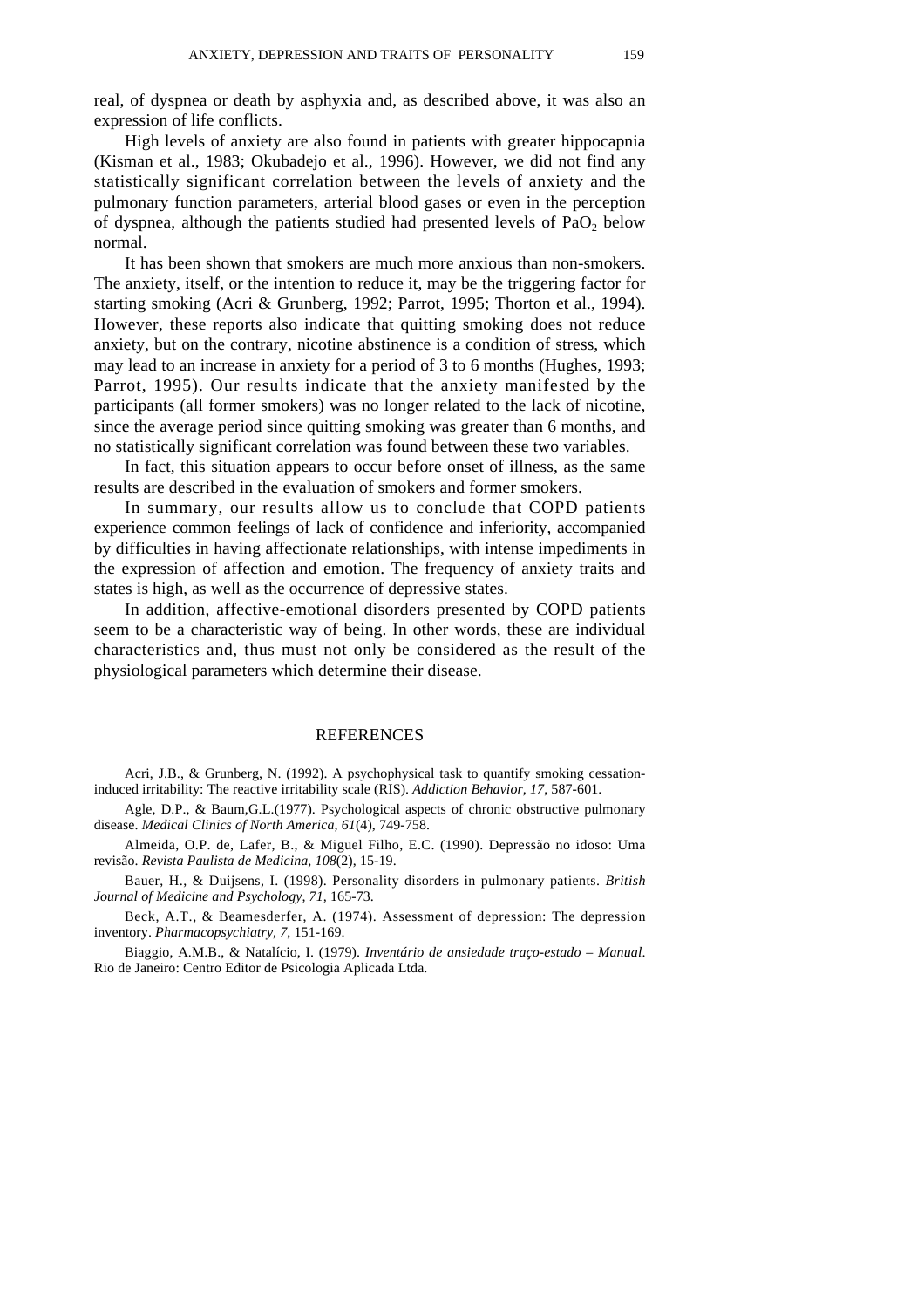Borak, J., Chodosowska, E., Matuszewski, A., & Zielinski, J. (1998). Emotional status does not alter exercise tolerance in patients with chronic obstructive pulmonary disease. *European Journal of Respiratory Diseases, 12*, 370-373.

Borak, J., Sliwinski, P., Tobiasz, M., Górecka, D., & Zielinski, J. (1996). Psychological status of COPD patients before and after one year of long-term oxygen therapy. *Monaldi Archives of Chest Disease, 51*(1), 7-11.

Borg, G. (1982). Psychophysical basis of perceived exertion. *Medical Sciencies of Sports Exercise, 14*, 377-381.

Botega, N., Bio, M., Zomignani, M., Garcia Jr. C., & Pereira, W. (1995). Transtornos do humor em enfermaria de clínica médica e validação de escala de medida (HAD) de ansiedade e depressão. *Revista de Saúde Pública, 29*(5), 355-363.

Brashar, R.E. (1983). Hyperventilation syndrome. *Lung, 161,* 257-273.

Cassileth, B., Lusk, E., Strouse, T., Miller, D., Brown, L., Cross, P., & Tenaglia, A. (1984). Psychosocial status in chronic illness: A comparative analysis of six diagnostic groups. *New England Journal of Medicine, 311*(8), 506-510.

Clark, T.J., & Cochrane, G. (1970). Effect of personality on alveolar ventilation in patients with chronic airways obstruction. *British Medical Journal, 31,* 273-275.

Corman, L. (1979). *O teste do desenho de família*. São Paulo, Mestre Jou.

Cox, N., Hendriks, J., Binkhorst, R., & Van Herwaarden, C. (1992). Symptoms, physical performance and psychosocial parameters before and after pulmonary rehabilitation. *International Journal of Rehabilitation Research, 15,* 140-147.

Dekhuijzen, P.N., Beek, M., Folgering, H., & Van Herwaarden, C. (1990). Psychological changes during pulmonary rehabilitation and target-flow inspiratory muscle training in COPD patients with a ventilatory limitation during exercise. *International Journal of Rehabilitation Research, 13,* 109-117.

Dudley, D.L., Glaser, E., Jorgenson, M., & Logan, D. (1980). Psychosocial concomitants to rehabilitation in chronic obstructive pulmonary disease. *Chest, 77*(3), 413-420.

Dudley, D., Sitzman, J., & Rugg, M. (1985). Psychiatric aspects of patients with chronic obstructive pulmonary disease. *Advances in Psychosomatic Medicine, 14*, 64-77.

Ede, L., Yzermans, C., & Brouwer, H. (1999). Prevalence of depression in patients with chronic obstructive pulmonary disease: A systematic review. *Thorax, 54*, 688-692.

Emery, C., Leatherman, N., Burker, E., & Macintyre, N. (1991). Psychological outcomes of a pulmonary rehabilitaion program. *Chest, 100*(3), 613-617.

Gift, A., & Mccrone, S. (1993). Depression in patients with COPD. *Heart & Lung, 22*(4), 289-297.

Gift, A., Plaut, M., & Jacox, A. (1986). Psychologic and physiologic factors related to dyspnea in sujects with chronic obstructive pulmonary disease. *Heart & Lung, 15*(6), 595-601.

Gift, A., Wood, R., & Cahill, C. (1989). Depression, somatization and steroid use in chronic obstructive pulmonary disease. *International Journal of Nursering Study, 26*(3), 281-286.

Greenberg, M., Ryan, J., & Bourlier, P. (1985). Psychological and neuropsychological aspects of COPD. *Psychosomatics, 26*(1), 29-33.

Hammer, E. (1978). *Tests proyectivos gráficos*. Buenos Aires: Paidós.

Hughes, J.R. (1993). Possible effects of smoke-free impatient units on psychiatric diagnosis and treatment. *Journal of Clinical Psychiatry, 54*(3), 109-114.

Ismail, K., & Wessely, S. (1995). Psychiatric complications of corticosteroid therapy. *British Journal of Hospital Medicine, 53*(10), 495-499.

Kalache, A., Veras, R., & Ramos, L.(1987). O envelhecimento da população mundial. Um desafio novo. *Revista de Saúde Pública, 21*(3), 200-210.

Kinsman, R.A., Yaroush, R., Fernandez, M., Dirks, J., Schocket, M., & Fukuhara, B. (1983). Symptoms and experiences in chronic bronchitis and emphysema. *Chest, 83*(5), 755-761.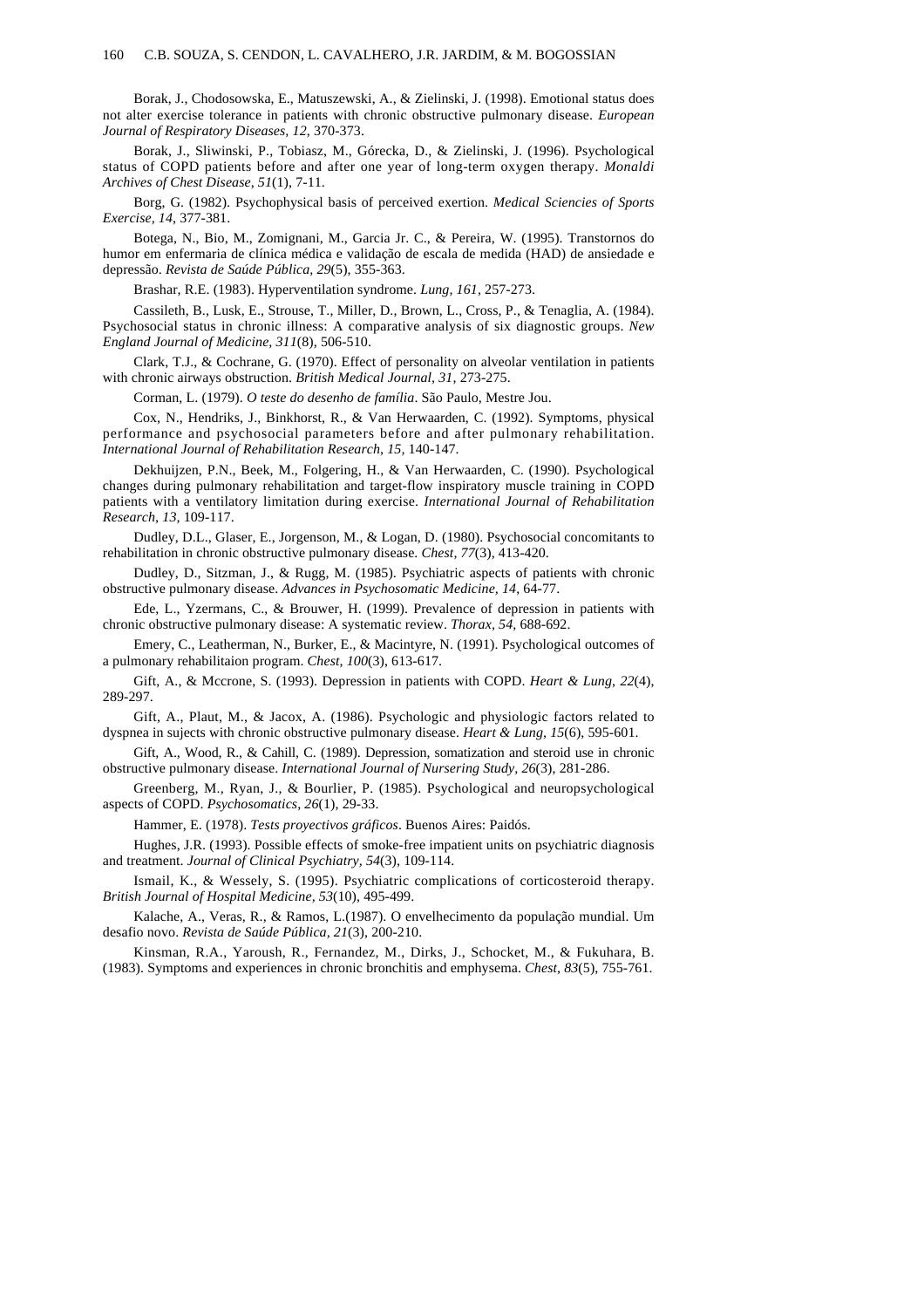Knoplich, J., Tosi, S., Pelegrini, T., & Ramadan, Z. (1988). Enfoque sócio-psicossomático do paciente assintomático. *Revista Brasileira de Reumatolologia, 28*(2), 58-62.

Lahdensuo, A., Ojanen, M., Ahonen, A., Laitinen, J., Poppius, H., Salorinne, Y., et al. (1989). Psychosocial effects of continuous oxygen therapy in hypoxaemic chronic obstructive pulmonary disease patients. *European Respiratory Journal, 2*, 977-980.

Lambert, C.E., & Lambert, V.A. (1987). Psychosocial impacts created by chronic illness. *Nursering Clinics of North America, 22*(3), 527-533.

Mcsweeny, A.J., Grant, I., Heaton, R., Adams, M., & Timms, R. (1982). Life quality of patients with chronic obstructive pulmonary disease. *Archives of Internal Medicine, 142*, 473-478.

Mcsweeny, A.J., Heaton, R., Grant, I., Cugell, D., Solliday, N., & Timms, R. (1980). Chronic obstructive pulmonary disease: socioemotional adjustment and life quality*. Chest, 77*(2), 309-311.

Moore, M.C., & Zebb, B.J. (1999). The catastrophic misinterpretation of physiological distress. *Behavior Respiratory Therapy, 37*, 1105-1118.

Morgan, W.P. (1983). Psychometric correlates of respiration: A review. *American Industrial Hygiene Association Journal, 44*(9), 677-684.

Neder, C.R. (1993) .*Desejo de viver, desejo de morrer: Aspectos da personalidade de pacientes que tentaram suicídio*. Dissertação de Mestrado, São Paulo: Instituto de Psicologia da Universidade de São Paulo.

Nelson, C., & Gidycz, C. (1993). A comparison of body image perception in bulimics, restrainers, and normal women: An extension of previous findings. *Addicttion Behavior, 18,* 503- 509.

Okubadejo, A.A., Jones, P., & Wedzicha, J. (1996). Quality of life in patients with chronic obstructive pulmonary disease and severe hypoxaemia. *Thorax, 51*, 44-47.

Parrott, A.C. (1995). Stress modulation over the day in cigarette smokers. *Addiction, 90,* 233-244.

Patten, S.B., Williams, J., & Love, E. (1995a). A case-control study of corticosteroid exposure as a risk factor for clinically-diagnosed depressive disorders in a hospitalized population. *Canadian Journal of Psychiatry, 40*(7), 396-400.

Patten, S.B., Williams, J., & Love, E. (1995b). Self-reported depressive symptoms in association with medication exposures among medical inpatients: A cross-sectional study. *Canadian Journal of Psychiatry, 40*(5), 264-269.

Payne, T.J., Stetson, B., Stevens, V., Johnson, C., Penzien, D., & Van Dorsten, B. (1991). The impact of cigarette smoking on headache activity in headache patients. *Headache, 31*(5), 329-332.

Pfeffer, J.M. (1978). The aetiology of the hyperventilation syndrome: A review of the literature. *Psychotherapy Psychosomatics, 30,* 47-55.

Prigatano, G.P., Wright, E., & Levin, D. (1984). Quality of life and its predictors in patients with mild hypoxemia and chronic obstructive pulmonary disease. *Archives of Internal Medicine, 144*, 1613-1619.

Ramos, L.R, Veras, R., & Kalache, A. (1987). Envelhecimento populacional: Uma realidade brasileira. *Revista de Saúde Pública, 21*(3), 211-224.

Rowe, M.G., Fleming, M., Barry, K., Manwell, L., & Kropp. S. (1995). Correlates of depression in primary care. *Journal of Family Practionner, 41*(6), 551-558

Rutter, B.M. (1977). Some psychological concomitants of chronic bronchitis. *Psychololy Medicine, 7*, 459-464.

Silberman, C., Souza, C., Wilhems, F., Kipper, L., Wu, V., Diogo, C., et al. (1995). Cognite deficit and depressive symptoms in a community group of ederly people: A preliminary study. *Revista de Saúde Pública, 29*(6), 444-450.

Thornton, A., Lee, P., & Fry, J. (1994). Differences between smokers, ex-smokers, passive smokers and non-smokers. *Journal of Clinical Epidemiololy, 47*(10), 1143-1162.